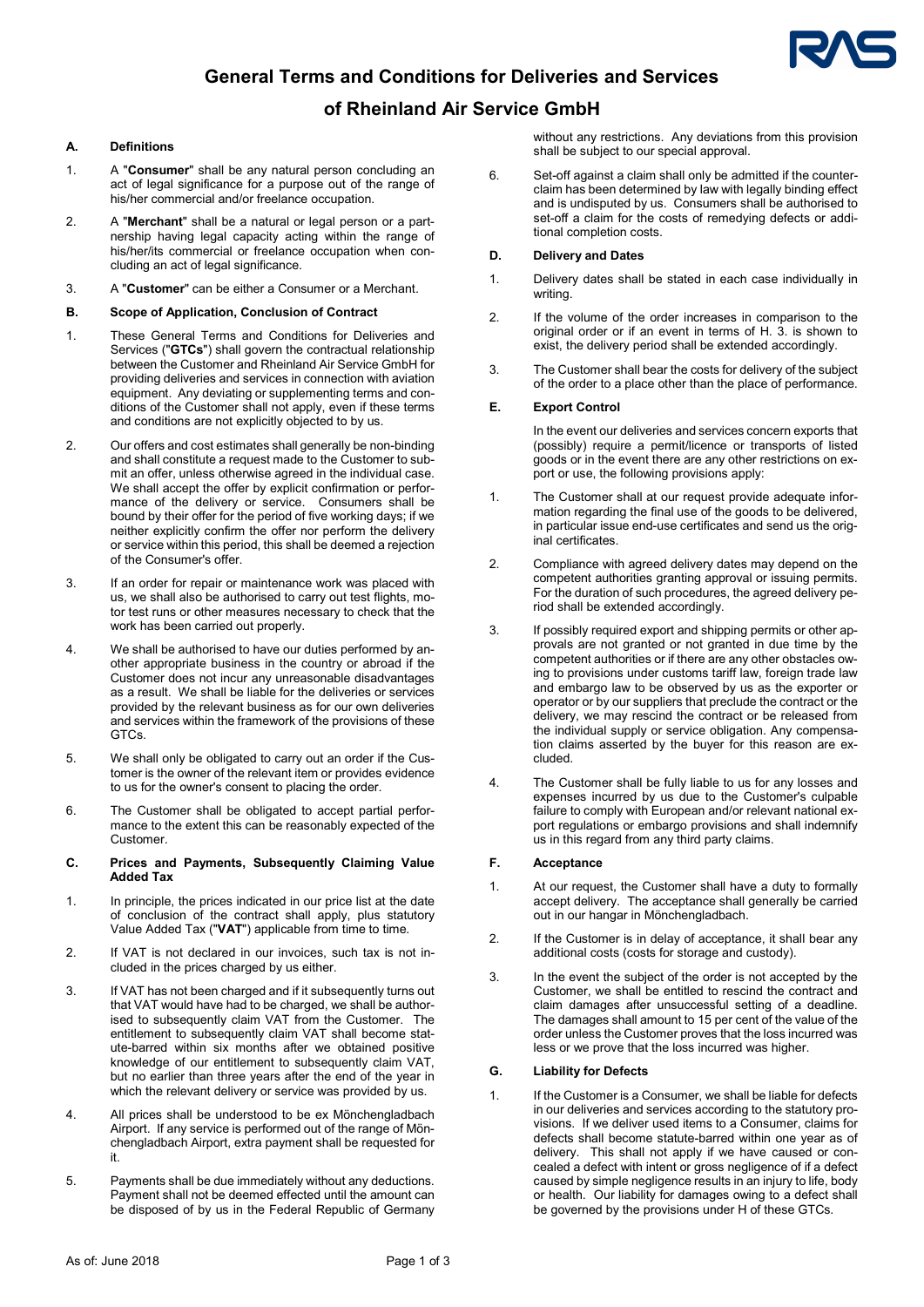

# General Terms and Conditions for Deliveries and Services

## of Rheinland Air Service GmbH

- 2. If the Customer is a Merchant, our liability for defects shall be subject to the following provisions:
	- a. Claims owing to defects in deliveries and services shall become statute-barred within one year as of delivery or as of acceptance if such acceptance was agreed. No liability can be assumed for used items. The above limitations shall not apply if we have caused or concealed a defect with intent or gross negligence of if a defect caused by simple negligence results in an injury to life, body or health; in such cases, the statutory deadlines shall apply.
	- b. The Customer shall inspect items purchased from us without delay after we have delivered them and must notify us without delay of any defects that are revealed. If a defect was not recognisable during the inspection and is revealed later, the Customer must communicate this without delay after discovery. Otherwise, the delivery shall be deemed approved in view of this defect. This shall not apply if we have maliciously concealed a corresponding defect.
	- c. The defect shall be remedied at our choice by subsequent improvement or replacement unless this involves unreasonable costs. If the defect is not remedied by a deadline to be set for us or if subsequent improvement is impossible, the Customer may exercise its statutory rights. Our liability for damages owing to a defect shall be governed by the provisions under H of these GTCs.

### H. Liability

- 1. If the Customer is a Merchant having its place of business in Germany or a Consumer, we shall be liable as follows:
	- a. We shall be liable pursuant to the statutory provisions for intent and gross negligence committed by us, our corporate bodies, employees and vicarious agents. The same liability shall apply in the event of assumption of a guarantee or a procurement risk, in the event of culpable injury to life, body or health and in the event of liability under the Product Liability Act (Produkthaftungsgesetz).
	- b. We shall be liable on the merits for culpable breach of a material contractual duty, that is, such a duty the due fulfilment of which the Customer relies on and may rely on, as a rule, for proper performance of the contract. The amount of our liability shall be limited to the typically occurring, foreseeable damage.
	- c. Any further liability shall be excluded. The above limitations of liability shall be applicable in their entirety to the personal liability of our corporate bodies, employees and vicarious agents.
- 2. If the Customer is a Merchant having its place of business outside Germany, any claims of the Customer for damages or reimbursement of expenses for any legal reason whatsoever, in particular, owing to breach of duties arising from an obligation and from tort, whether committed by us, our corporate bodies, employees or vicarious agents, shall be excluded. This shall likewise apply to all claims of the Customer not explicitly mentioned for damages, reduction, termination of contract or withdrawal from contract. In no event shall we be liable for any indirect or consequential damage, such as production downtime, lost profits, loss of use and loss of orders. This shall not apply if liability is mandatory under applicable law (see K). If we are liable despite the above-mentioned exclusion of liability, the total liability shall be limited to the invoiced amount if this is permissible under applicable law (see K).
- 3. Moreover, in the event we fail to provide our deliveries and services or fail to provide our deliveries and services in due time, we shall not be liable if this delay was caused by

events we were unable to influence otherwise with reasonable effort. This applies in particular to cases of force majeure, such as war, official measures, strikes, lockouts, disruption to transport, faulty transport or delivery, blockages, unrest, sabotage, acts of terrorism or threat of terrorism, lightning, earthquake, flood, drought, sea risks, storm or extreme weather conditions, theft, acts of a state enemy, malicious damage and operational interruptions (to the extent not caused by us), fire, explosions and other events or circumstances that are beyond our control and influence and that we cannot prevent by exercising due care. We will inform the Customer without delay of the existence of any such event and take suitable and reasonable measures to limit the duration of the event and to minimise its consequences.

### I. Insurance

We shall not maintain extra insurance for the subjects of the order handed over to us by the Customer. The Customer shall bear the risk of insurance coverage for the subject of the order while it is being repaired.

### J. Retention of Title

- 1. If the Customer is a Consumer, we shall retain title to all items of delivery, accessories and replacement parts as well as exchange aggregates until payment of the respective delivered or exchanged items.
- 2. If the Customer is a Merchant, the following shall apply:
	- a. We shall retain title to all items of delivery, accessories and replacement parts as well as exchange aggregates until complete payment of all claims arising from the business relationship has been received. If the title to parts provided by us becomes extinct due to mixing, combination or processing, we shall acquire title of joint ownership of the object which the goods provided by us have been transformed into by mixing, combination or processing in proportion to the respective values.
	- b. If we have not agreed otherwise with the Customer, we shall acquire title to the parts replaced by us.
	- c. We shall have the obligation to release collateral items at our discretion upon the Customer's written request as long as we no longer need these items for the securitisation of our claims and there is an over collateralisation of at least 20 per cent.
	- d. During the term of our retention of title, the Customer shall maintain the delivered goods in best condition and shall have necessary repairs done by us or at a hangar authorised by us at his own expense without delay. We shall have the right to inspect the goods to which title has been retained at any time.
	- e. The Customer shall have the obligation to inform us without delay of seizure, damage and loss of the goods to which title has been retained as well as of a change of owner and address. If the Customer breaches these duties, we shall be entitled to withdraw from the contract.
	- f. The Customer shall not be entitled to dispose of the items to which title has been retained by us without our prior approval in writing unless this is done within the Customer's ordinary course of business. In the event the Customer sells the item to which title has been retained, all claims in the amount of the final invoice (including value added tax) arising from the resale against his purchasers or third parties shall be assigned to us already at this time, regardless of whether the item to which title has been retained was resold without processing or after being processed. The approval of the resale shall be excluded if there is a valid prohibition of assignment under § 399 of the German Civil Code (BGB) in the